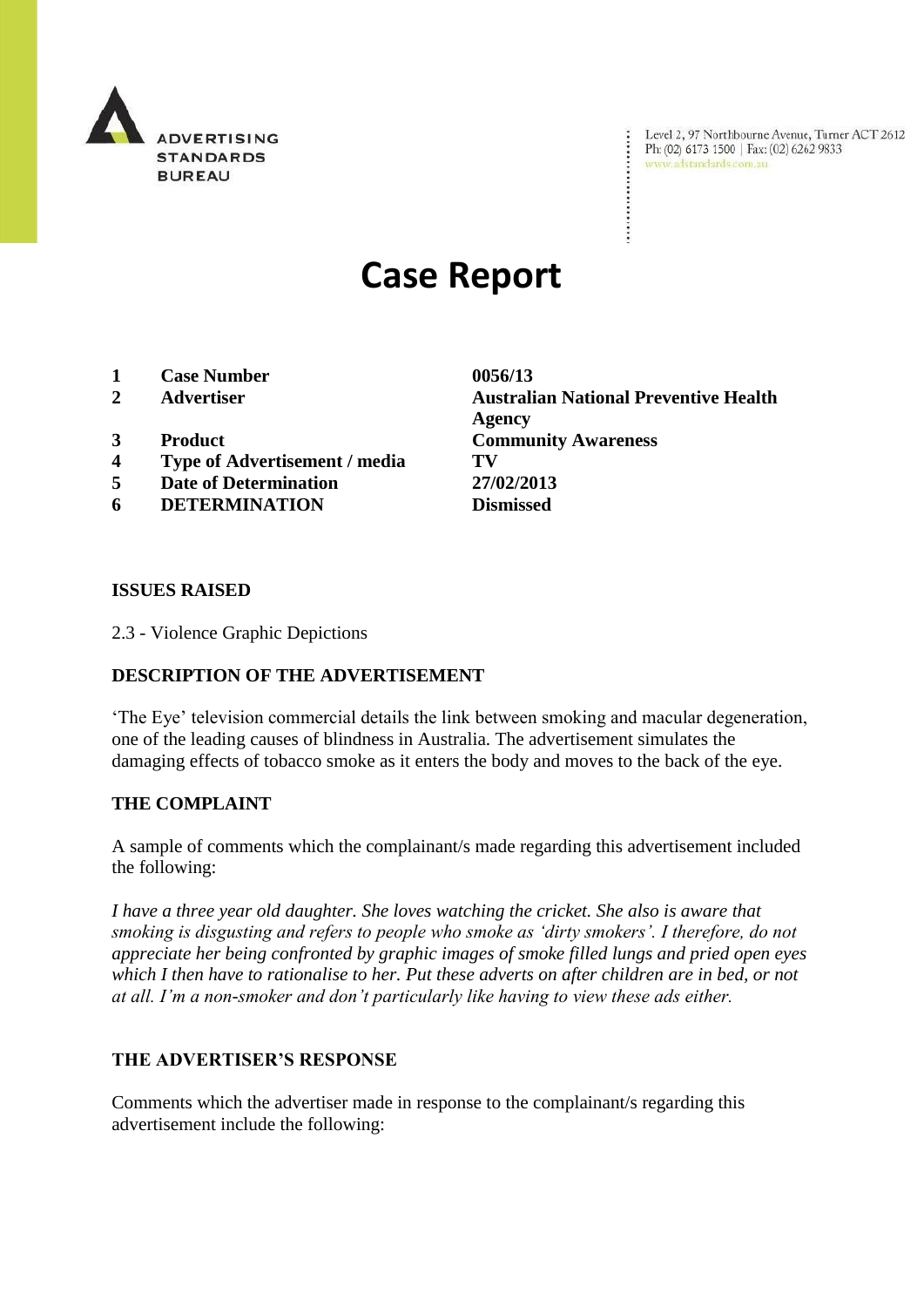*The Australian National Preventive Health Agency maintains that the National Tobacco Campaign advertising material is consistent with the AANA Advertiser Code of Ethics, particularly in relation to Section 2.*

*The Australian National Preventive Health Agency's National Tobacco Campaign licensed this commercial from the Department of Health and Ageing to include in the campaign's latest national media activity.*

*The objective of the 'Eye' television commercial is to motivate smokers to quit now rather than wait for a warning sign that smoking is damaging their health, to increase awareness of the health consequences of smoking, and to encourage smokers to reflect on their own smoking and health. The commercial also provides an avenue to quit smoking through the Quitline 13 7848 service.*

*Considerable care was taken to ensure depictions within the campaign are medically accurate and resonate with smokers. Prior to telecast, the 'Eye' television commercial was updated with the new graphic health warnings required on cigarette packs and underwent further research with smokers and recent quitters on its effectiveness prior to the* 

*commercial's inclusion in the National Tobacco Campaign media activity. The commercial is confronting and ensures that smokers receive this important health message.*

*The National Tobacco Campaign is relevant to the entire community. Tobacco smoking is the single largest preventable cause of death and disability in Australia, accounting for approximately 15,000 deaths per annum. All non-smokers are potential smokers or potential victims of passive smoking. The campaign aims to contribute to a reduction in the prevalence of daily adult smoking to 10% or less by 2018.*

*The commercial was submitted by the media agency to Free TV Australia who determined the General/Care in Placement classification rating. The classification allows the commercial to be broadcast at any time except during P and C programs or adjacent to P or C periods. ANPHA's master media agency, Universal McCann, worked with all television networks to ensure care was exercised in programs likely to attract a substantial child audience. Over the summer period, the National Tobacco Campaign ran national television across all networks, including within sports programming such as the cricket.*

*All Australian Government campaigns are subjected to a mandatory approval process and comprehensive research program to determine appropriateness, resonance and effectiveness of message with the target audience. Campaign materials are also reviewed by the Legal Services Unit, Department of Health and Ageing, to ensure the materials comply with all relevant laws in respect of broadcast and media.*

# **THE DETERMINATION**

The Advertising Standards Board ("Board") considered whether this advertisement breaches Section 2 of the Advertiser Code of Ethics (the "Code").

The Board noted the complainants" concerns that the advertisement features graphic imagery which is not appropriate for broadcast when children could see it.

The Board viewed the advertisement and noted the advertiser"s response.

The Board considered whether the advertisement was in breach of Section 2.3 of the Code. Section 2.3 of the Code states: "Advertising or Marketing Communications shall not present or portray violence unless it is justifiable in the context of the product or service advertised".

The Board noted that the advertisement features a man lighting a cigarette and then a